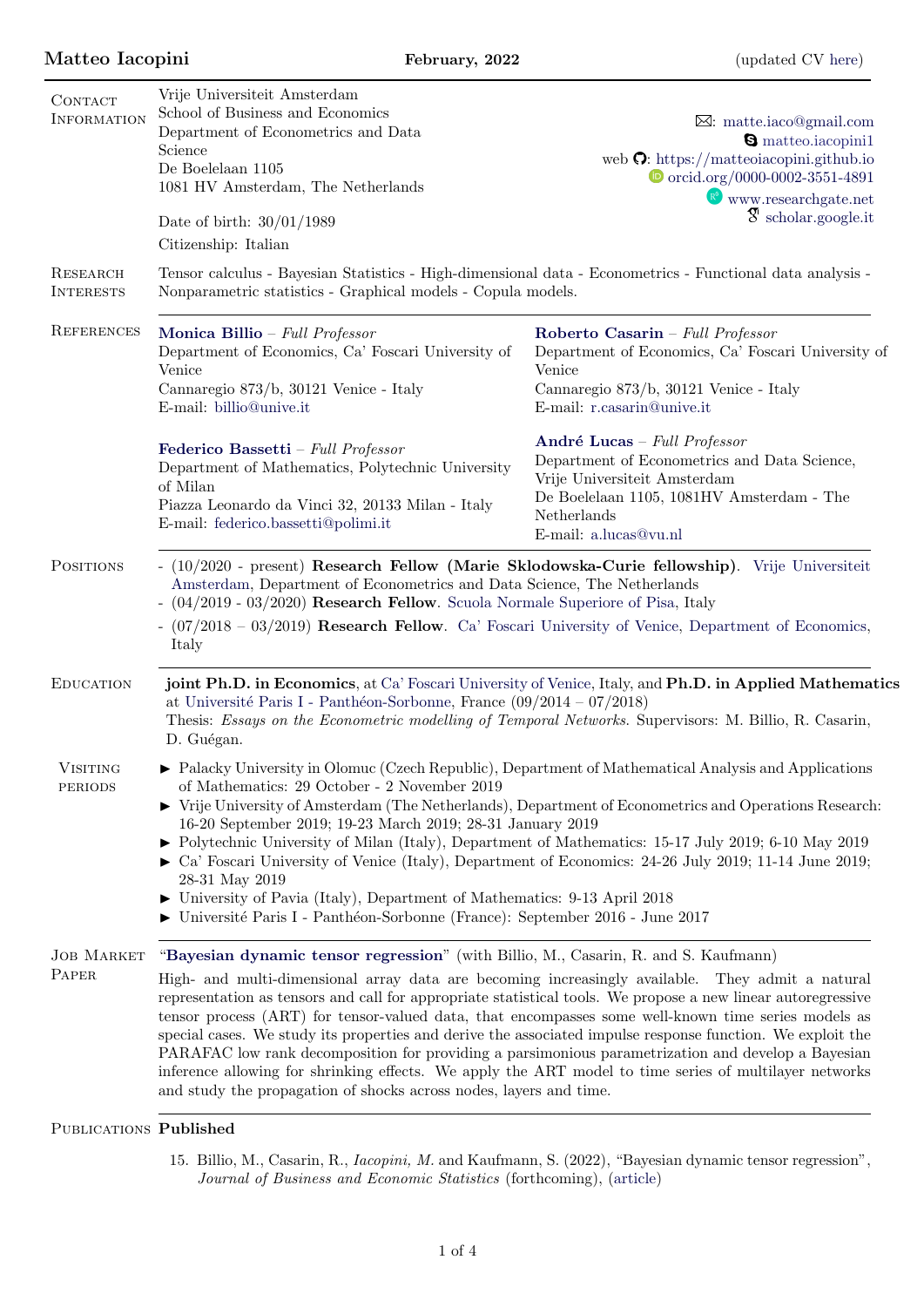- 14. Iacopini, M., Ravazzolo, F. and Rossini, L. (2022), "Proper scoring rules for evaluating density forecasts with asymmetric loss functions", Journal of Business and Economic Statistics (forthcoming), [\(article\)](https://doi.org/10.1080/07350015.2022.2035229)
- 13. Billio, M., Casarin, R., Costola, M. and Iacopini, M. (2021), "Matrix-variate Smooth Transition Models for Temporal Networks", in Arashi, M., Bekker, A., Che, D., and Ferreira, J., Innovations in Multivariate Statistical Modeling: navigating theoretical and multidisciplinary domains, chapter XX, pages XX, Springer Emerging Topics in Statistics and Biostatistics. (forthcoming)
- 12. Billio, M., Casarin, R., Costola, M. and Iacopini, M. (2021), "COVID-19 spreading in financial networks: A semiparametric matrix regression model", *Econometrics and Statistics* (forthcoming), [\(article\)](https://doi.org/10.1016/j.ecosta.2021.10.003)
- 11. Costola, M., Iacopini, M. and Santagiustina, C.R.M.A. (2021), "On the "mementum" of meme stocks", Economics Letters, 207, 110021, [\(article\)](https://doi.org/10.1016/j.econlet.2021.110021)
- 10. Billio, M., Casarin, R., Costola, M. and Iacopini, M. (2021), "A matrix-variate t model for networks", Frontiers in Artificial Intelligence 4, 49, [\(article\)](https://doi.org/10.3389/frai.2021.674166)
- 9. Iacopini, M. and Santagiustina, C.R.M.A. (2021), "Filtering the intensity of public concern from social media count data with jumps", Journal of the Royal Statistical Society: Series A, 184:1283– 1302, [\(article\)](https://rss.onlinelibrary.wiley.com/doi/pdf/10.1111/rssa.12704)
- 8. Costola, M., Iacopini, M. and Santagiustina, C. (2020), "Google search volumes and the financial markets during the COVID-19 outbreak", Finance Research Letters, 42:101884, [\(article\)](https://doi.org/10.1016/j.frl.2020.101884)
- 7. Iacopini, M., Ravazzolo, F. and Rossini, L. (2020), "A discussion on: On a Class of Objective Priors from Scoring Rules by F. Leisen, C. Villa and S. G. Walker", Bayesian Analysis, 15(4):1392–1393.
- 6. Casarin, R., Iacopini, M., Molina, G., ter Horst, E., Espinasa, R., Sucre, C. and Rigobon, R. (2020), "Multilayer network analysis of oil linkages", The Econometrics Journal, utaa003, [\(article\)](https://doi.org/10.1093/ectj/utaa003)
- 5. Iacopini, M. and Tonellato, S. (2018), "A discussion on: Using stacking to average Bayesian predictive distributions by Y. Yao, A. Vehtari, D. Simpson and A. Gelman", Bayesian Analysis, 13(3):994–996.
- 4. Billio, M., Casarin, R. and Iacopini, M., (2018), "Bayesian tensor regression models", In Mathematical and Statistical Methods for Actuarial Sciences and Finance. MAF 2018. Eds. Corazza, M., Durbán, M., Grané, A., Perna, C., Sibillo, M., Springer, 149–153.
- 3. Billio, M., Casarin, R. and Iacopini, M., (2018), "Bayesian tensor binary regression", In Mathematical and Statistical Methods for Actuarial Sciences and Finance. MAF 2018. Eds. Corazza, M., Durbán, M., Grané, A., Perna, C., Sibillo, M., Springer, 143-147.
- 2. Casarin, R., Iacopini, M. and Rossini, L., (2017), "A discussion on: Sparse graphs using exchangeable random measures by F. Caron and E. B. Fox", Journal of the Royal Statistical Society: Series B, 79(5):51–53.
- 1. Billio, M., Casarin, R. and Iacopini, M., (2017), "Bayesian tensor regression models", In Proceedings of the Conference of the Italian Statistical Society. Statistics and Data Science: new challenges, new generations. Eds. Alessandra Petrucci and Rosanna Verde, Firenze University Press, 179–186.

#### Manuscripts Submitted and under Review

- 3. Billio, M., Casarin, R. and Iacopini, M., (20XX), "Bayesian Markov switching tensor regression for time-varying networks", [arXiv preprint 1711.00097](https://arxiv.org/abs/1711.00097) (under review)
- 2. Bianchi, D., Iacopini, M. and Rossini, L. (20XX), "Stablecoins and Cryptocurrency Returns: Evidence from large Bayesian VARs". Available at SSRN: <https://dx.doi.org/10.2139/ssrn.3605451> (under review)
- 1. Santagiustina, C.R.M.A. and Iacopini, M. (20XX), "Visualizing and comparing distributions with half-disk density strips" (submitted)

#### Working Papers

- 2. Iacopini, M. and Rossini, L. (2019), "Bayesian nonparametric graphical models for time-varying parameters VAR", [arXiv preprint 1906.02140](https://arxiv.org/abs/1906.02140)
- 1. Guégan, D. and *Iacopini, M.* (2018), "Nonparametric forecasting of multivariate probability density functions", [arXiv preprint 1803.06823](https://arxiv.org/abs/1803.06823)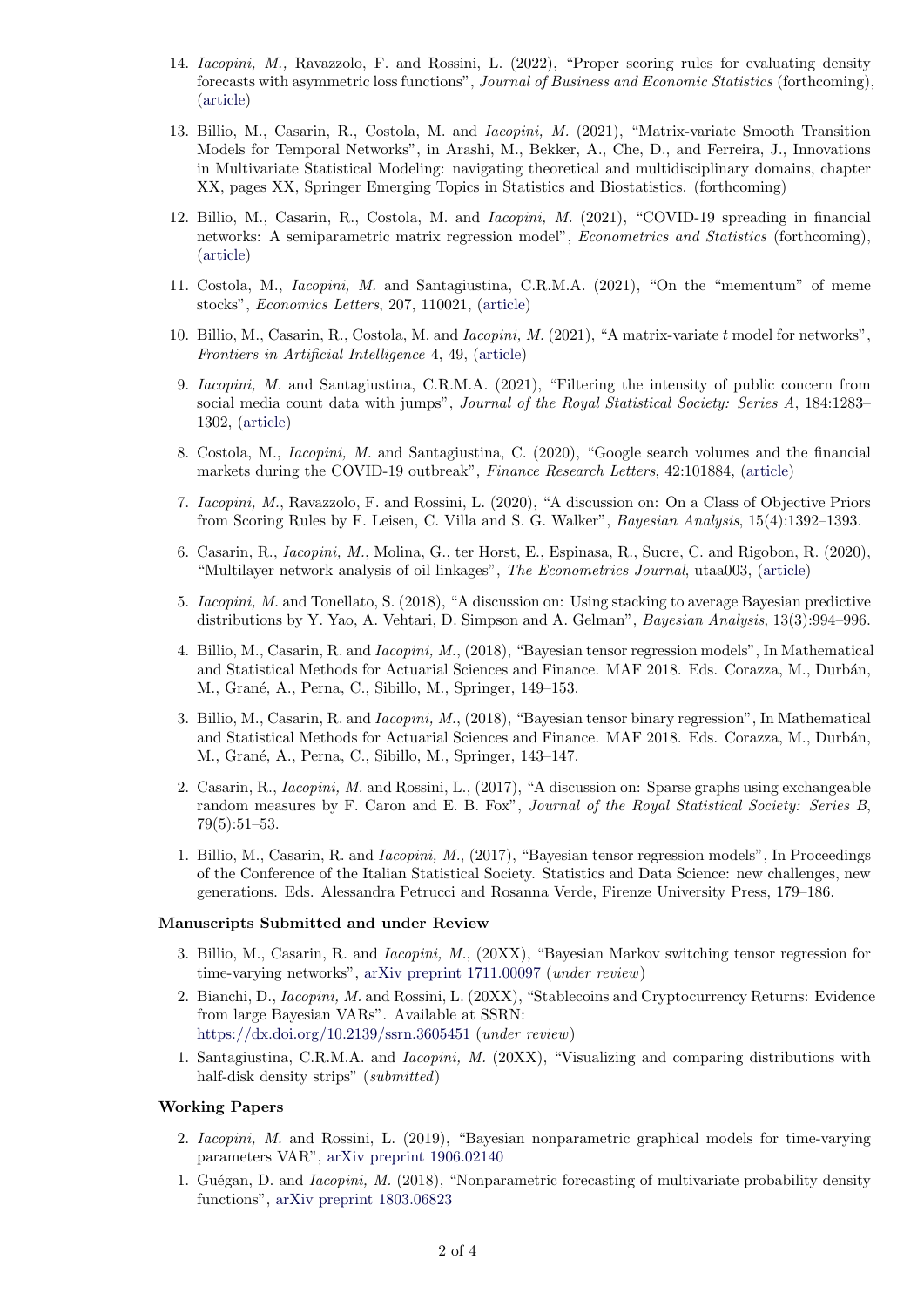## Others

1. Iacopini, M., (2016), "Basics of optimization theory with applications in MATLAB and R", Quaderni di didattica, Department of Economics, Ca' Foscari University of Venice.

## Work in Progress

- 2. Bassetti, F., Casarin, R. and Iacopini, M. (20XX), "Bayesian nonparametric inference for measurevalued Autoregressive Gamma processes"
- 1. Bassetti, F., Casarin, R., Epifani, I. and Iacopini, M. (20XX), "Measure-valued Compound Autoregressive processes"

SCHOLARSHIPS - Marie Skłodowska-Curie Individual Fellowship financed by the European Commission (October 2020– and Grants September 2022)

- Research Fellowship financed by INDAM at Scuola Normale Superiore of Pisa (April 2019–March 2020)
- Research Fellowship from Ca' Foscari University of Venice (September 2017–March 2019)
- co-editor of the financing proposal (competition won) ["Bando Label Scientifico UIF/UFI 2018"](https://www.universite-franco-italienne.org/menu-principal/bandi/label-scientifico-uif-ufi/) from Université Franco-Italienne (2018)
- Ph.D. scholarship at Ca' Foscari University of Venice financed by the Ministry of Education, University and Research - MIUR (September 2014–August 2017)
- co-editor of the financing proposal (competition won) ["Bando Visiting Professor UIF 2017"](https://www.universite-franco-italienne.org/menu-principal/bandi/programma-visiting-professor/bando-2017/) from Universit´e Franco-Italienne (2017)
- co-editor of the financing proposal (competition won) ["Bando Label Scientifico UIF/UFI 2017"](https://www.universite-franco-italienne.org/menu-principal/bandi/label-scientifico-uif-ufi/) from Université Franco-Italienne (2017)
- winner of the grant ["Bando Vinci 2016"](https://www.universite-franco-italienne.org/menu-principal/bandi/programma-vinci/) from Université Franco-Italienne (2016–2017)
- "Percorso di Eccellenza" scholarship from University of Pisa (2011-2012)
- "Percorso di Eccellenza" scholarship from University of Pisa (2008-2011)

## PRESENTATIONS Invited Seminars

Invited Speaker at "Bayesian Nonparametrics Networking workshop", Nicosia, Cyprus (25-29 April 2022) – Seminar at Department of Economics, Ca' Foscari University of Venice, Italy (2 February 2022) – Seminar at Department of Mathematical Analysis and Applications of Mathematics, Palacky University in Olomouc, Czech Republic, (1 November 2019) – Seminar at School of Business and Economics, University of Maastricht, The Netherlands (26 April 2019) – Seminar at Department of Econometrics and Operations Research, Vrije Universiteit Amsterdam, The Netherlands (21 March 2019) – Seminar at School of Business and Economics, University of Maastricht, The Netherlands (22 January 2019) – Seminar at Department of Mathematics, Polytechnic University of Milan, Italy (8 November 2018)

## Contributed Presentations

 $3^{rd}$  IWEEE. Rimini, Italy (January 20-21, 2022) – CFENetwork. London, United Kingdom (December 18-20, 2021) –  $4^{th}$  Annual Workshop on Financial Econometrics. Örebro, Sweden (November 15-16,  $2021$ ) –  $11^{th}$  ESOBE. Madrid, Spain (September 2-3, 2021) – IAAE 2021. Rotterdam, The Netherlands (June 22-25, 2021) –  $12^{th}$  BISP. Milan, Italy (May 27-28, 2021) – Dynamic Econometrics Conference. Virtual (March 18-19, 2021) –  $11^{th}$  EC<sup>2</sup>. Paris, France (December 11-12, 2020) – Annual Meeting of the Econometrics Society. Milan, Italy (August 17-21, 2020) –  $2^{nd}$  IWEEE. Venice, Italy (January 23-24,  $2020 - 8$ <sup>th</sup> CoDaWork. Terrassa, Spain (June 4-7, 2019) – 4<sup>th</sup> Workshop on High-Dimensional Time Series in Macroeconomics and Finance. Wien, Austria (May  $16-17$ ,  $2019$ ) –  $8<sup>th</sup>$  ICEEE. Lecce, Italy (January 24-26, 2019) –  $12^{th}$  CFENetwork. Pisa, Italy (December 14-16, 2018) –  $29^{th}$  EC<sup>2</sup>. Rome, Italy (December 13-14, 2018) –  $6^{th}$  SIdE Workshop for PhD students in Econometrics and Empirical Economics. Perugia, Italy (August 23-24, 2018) –  $49^{th}$  SIS. Palermo, Italy (June 20-22, 2018) –  $12^{th}$  RCEA Bayesian Workshop. Rimini, Italy (June 14-15, 2018) –  $1^{st}$  QFFE. Marseille, France (May 30 - June 1, 2018) –  $8^{th}$  MAF. Madrid, Spain (April 4-6, 2018) –  $11^{th}$  CFENetwork. London, United Kingdom (December 16-18, 2017) –  $8^{th}$  ESOBE. Maastricht, Netherlands (October 26-27, 2017) – 41<sup>st</sup> AMASES. Cagliari, Italy (September 14-16, 2017) –  $1^{st}$  EcoSta. Hong Kong, Hong Kong (June 15-17, 2017) –  $3^{rd}$  Workshop on High-Dimensional Time Series in Macroeconomics and Finance. Wien, Austria (June 8-9, 2017) –  $7^{th}$ ICEEE. Messina, Italy (January 25-27, 2017) –  $10^{th}$  CFENetwork. Seville, Spain (December 9-11, 2016)  $-22^{nd}$  COMPSTAT. Oviedo, Spain (August 23-26, 2016)

## Poster Presentations

BNP 12. Oxford, United Kingdom (June 24-28, 2019) –  $4^{th}$  BAYSM. Warwick, United Kingdom (July 2-3, 2018) – ISBA 2018. Edinburgh, United Kingdom (June 24-29, 2018) – BNP 11. Paris, France (June 26-30, 2017) – BISP-10. Milan, Italy (June 13-15, 2017) –  $7^{th}$  ESOBE. Venice, Italy (October 27-28, 2016)